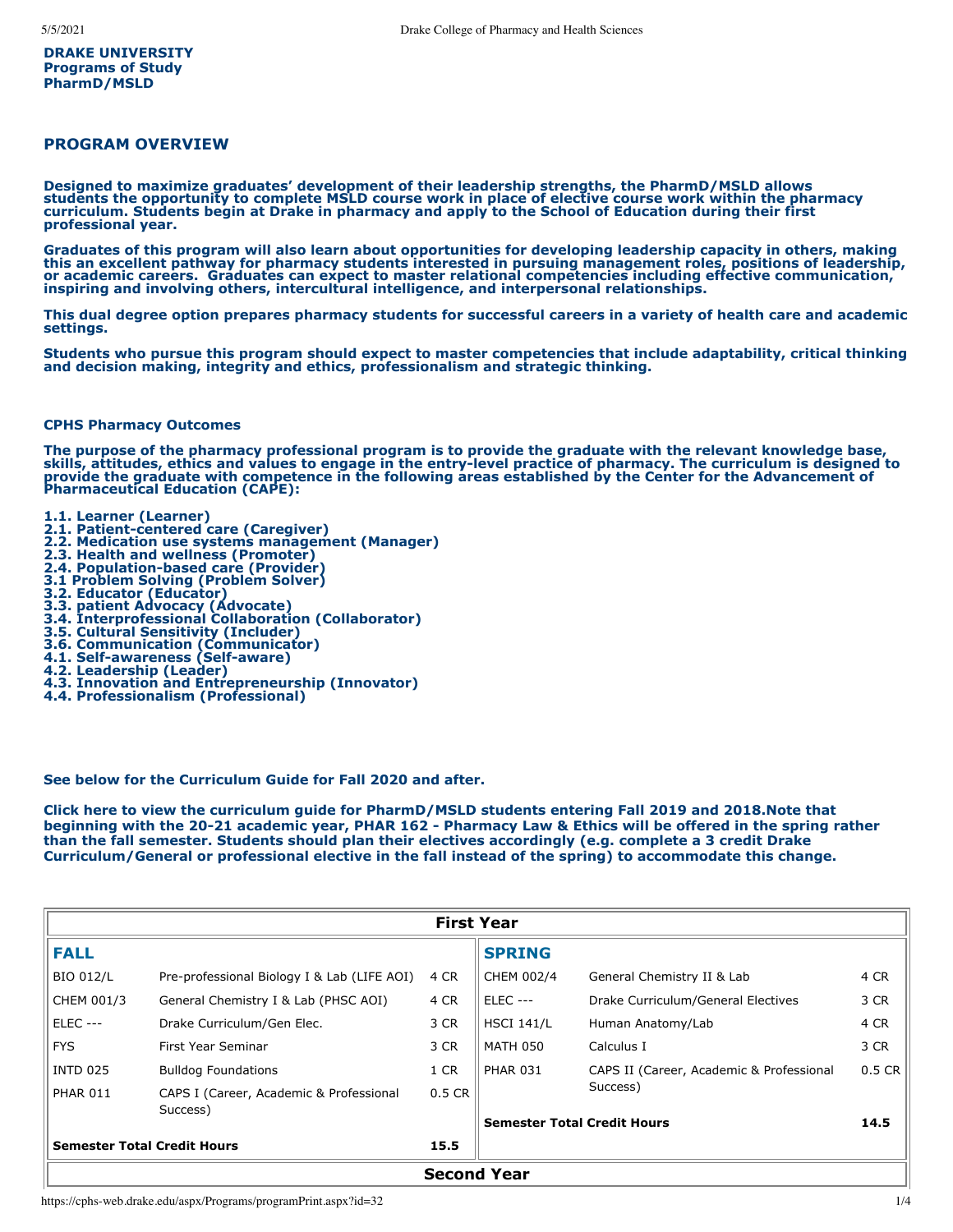## 5/5/2021 Drake College of Pharmacy and Health Sciences

| <b>FALL</b>     |                                                       |        | <b>SPRING</b>                      |                                                          |          |
|-----------------|-------------------------------------------------------|--------|------------------------------------|----------------------------------------------------------|----------|
| <b>BIO 095</b>  | <b>Medical Microbiology</b>                           | 3 CR   | CHEM 108/10                        | Organic Chemistry II & Lab                               | 4 CR     |
| CHEM 097/98     | Org Chem/Lab I OR PHY 011 OR BIO 103/L <sup>5</sup>   | 4 CR   | <b>ELEC ---</b>                    | Drake Curriculum/General Electives                       | 6 CR     |
| <b>ELEC ---</b> | Drake Curriculum/Gen Elec. (WRIT AOI)                 | 3 CR   | <b>PHAR 071</b>                    | CAPS IV (Career, Academic & Professional<br>Success)     | $0.5$ CR |
| <b>ELEC ---</b> | Drake Curriculum/General Electives                    | 6 CR   | <b>SCSR 073</b>                    | Public Speaking (CITZ AOI)                               | 3 CR     |
| <b>PHAR 051</b> | CAPS III (Career, Academic & Professional<br>Success) | 0.5 CR | <b>STAT 060</b>                    | Stats for Life Sciences (OR HSCI 060) (CRIT 3 CR<br>AOI) |          |
|                 | <b>Semester Total Credit Hours</b>                    | 16.5   |                                    |                                                          |          |
|                 |                                                       |        | <b>Semester Total Credit Hours</b> |                                                          | 16.5     |
|                 |                                                       |        | <b>Doctor of Pharmacy 1</b>        |                                                          |          |
| <b>FALL</b>     |                                                       |        | <b>SPRING</b>                      |                                                          |          |
| <b>ELEC ---</b> | Drake Curriculum/General Electives                    | 3 CR   | <b>PHAR 123</b>                    | Continuing Professional Development (CPD) II             | 1 CR     |
| <b>PHAR 122</b> | Continuing Professional Development (CPD) I           | 1 CR   | <b>PHAR 132</b>                    | Pathophysiology                                          | 4 CR     |
| <b>PHAR 125</b> | Physiology                                            | 4 CR   | <b>PHAR 133</b>                    | Principles of Drug Action I                              | 5 CR     |
| <b>PHAR 130</b> | Biochemistry                                          | 4 CR   | <b>PHAR 138</b>                    | <b>Pharmaceutical Calculations</b>                       | 2 CR     |
| <b>PHAR 131</b> | Intro to Pharm Science                                | 3 CR   | <b>PHAR 140</b>                    | Pharmaceutics I                                          | 2 CR     |
| <b>PHAR 144</b> | Basic Pharmacy Skills & Applications 1                | 2 CR   | <b>PHAR 145</b>                    | Basic Pharmacy Skills & Applications 2                   | 2 CR     |
|                 | <b>Semester Total Credit Hours</b>                    | 17     | <b>PHAR 171</b>                    | Health Care Systems and Policies                         | 3 CR     |
|                 |                                                       |        | <b>Semester Total Credit Hours</b> |                                                          | 19       |
| <b>SUMMER</b>   |                                                       |        |                                    |                                                          |          |
| <b>MSLD 205</b> | Global Leadership                                     | 3 CR   |                                    |                                                          |          |
|                 |                                                       | 3 CR   |                                    |                                                          |          |
| <b>MSLD 212</b> | Learning and Technology                               |        |                                    |                                                          |          |
|                 | <b>Semester Total Credit Hours</b>                    | 6      |                                    |                                                          |          |
|                 |                                                       |        | <b>Doctor of Pharmacy 2</b>        |                                                          |          |
| <b>FALL</b>     |                                                       |        | <b>SPRING</b>                      |                                                          |          |
| <b>PHAR 134</b> | Principles of Drug Action II                          | 5 CR   | <b>MSLD 203</b>                    | Organizational Politics and Influence                    | 3 CR     |
| <b>PHAR 141</b> | Pharmaceutics II                                      | 3 CR   | <b>PHAR 135</b>                    | Principles of Drug Action III                            | 4 CR     |
| <b>PHAR 142</b> | Kinetics                                              | 3 CR   | <b>PHAR 143</b>                    | Therapeutic Drug Monitoring                              | 2 CR     |
| <b>PHAR 149</b> | Immunizations                                         | 1 CR   | <b>PHAR 155</b>                    | Intermediate Pharmacy Skills & Applications              | 2 CR     |
| <b>PHAR 154</b> | Intermediate Pharmacy Skills & Applications I 2 CR    |        |                                    | П                                                        |          |
| <b>PHAR 167</b> | Continuing Professional Development (CPD)<br>Ш        | 1.5 CR | <b>PHAR 168</b>                    | Continuing Professional Development (CPD)<br>IV          | 1.5 CR   |
| <b>PHAR 172</b> | Literature Evaluation Methods                         | 3 CR   | <b>PHAR 169</b>                    | Nonprescription Therapies                                | 3 CR     |
|                 |                                                       |        | <b>PHAR 190</b>                    | Therapeutics I                                           | 3 CR     |
|                 | <b>Semester Total Credit Hours</b>                    | 18.5   | <b>Semester Total Credit Hours</b> |                                                          | 18.5     |
| <b>SUMMER</b>   |                                                       |        |                                    |                                                          |          |
| <b>MSLD 207</b> | Inspiring and Involving Others                        | 3 CR   |                                    |                                                          |          |
|                 |                                                       |        |                                    |                                                          |          |
|                 | <b>Semester Total Credit Hours</b>                    | з      |                                    |                                                          |          |
|                 |                                                       |        | <b>Doctor of Pharmacy 3</b>        |                                                          |          |
| <b>FALL</b>     |                                                       |        | <b>SPRING</b>                      |                                                          |          |
| <b>MSLD 202</b> | Leadership in Organizations                           | 3 CR   | <b>MSLD 204</b>                    | Ethics and Leadership                                    | 3 CR     |
| <b>MSLD 209</b> | Innovation and Future Thinking                        | 3 CR   | <b>PHAR 162</b>                    | Pharmacy Law & Ethics                                    | 3 CR     |
| <b>PHAR 174</b> | Management in Pharmacy                                | 3 CR   | <b>PHAR 173</b>                    | Applied Social and Administrative Pharmacy               | 3 CR     |
| <b>PHAR 175</b> | Continuing Professional Development (CPD) V 2 CR      |        | <b>PHAR 176</b>                    | Continuing Professional Development (CPD) VI 2 CR        |          |
| <b>PHAR 184</b> | Advanced Pharmacy Skills & Applications I             | 2 CR   | <b>PHAR 185</b>                    | Advanced Pharmacy Skills & Applications II               | 2 CR     |

https://cphs-web.drake.edu/aspx/Programs/programPrint.aspx?id=32 2/4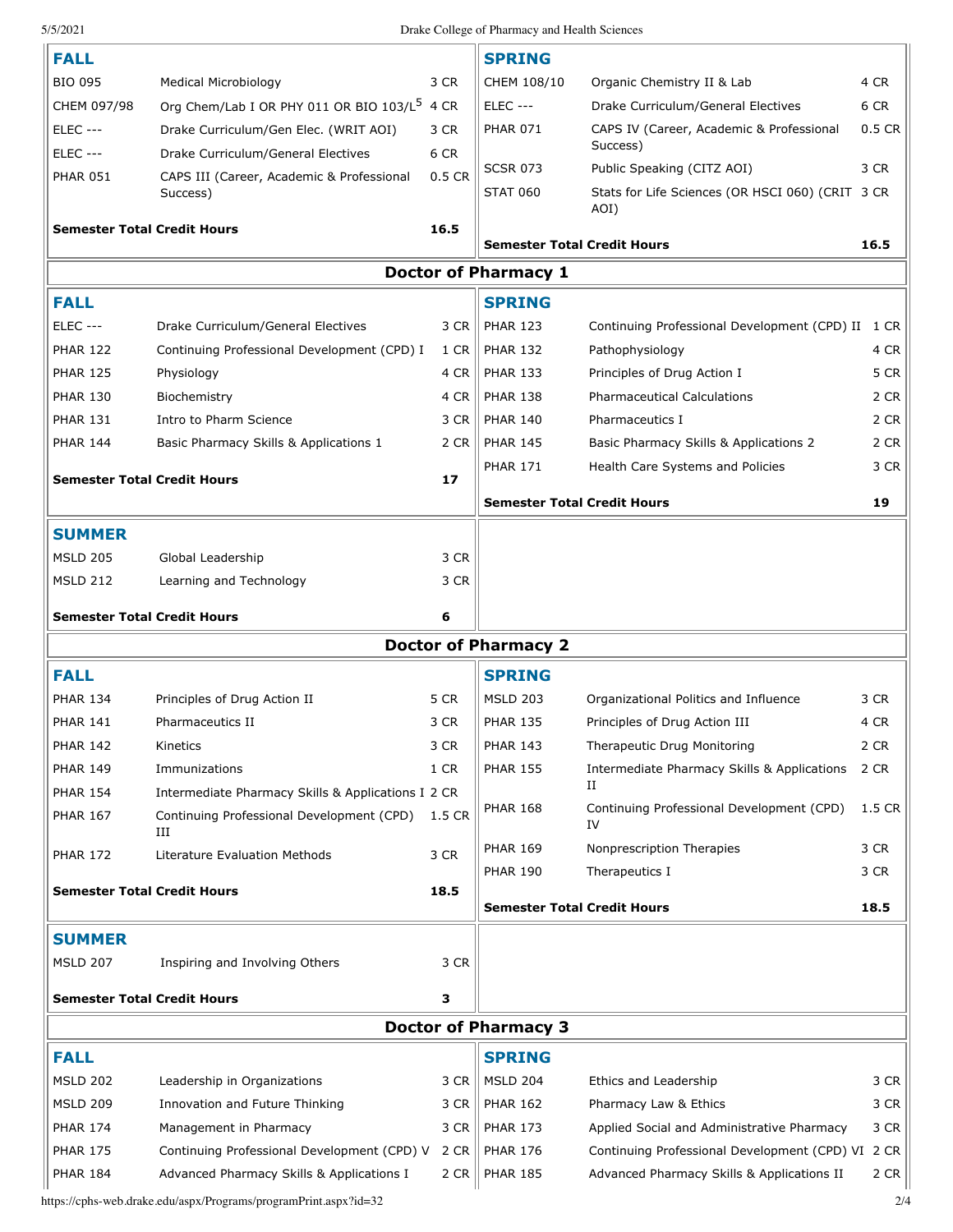5/5/2021 Drake College of Pharmacy and Health Sciences

| <b>PHAR 191</b>                                  | Therapeutics II                          |                                          | 5 CR<br>5 CR   PHAR 192<br>Therapeutics III |  |
|--------------------------------------------------|------------------------------------------|------------------------------------------|---------------------------------------------|--|
| <b>Semester Total Credit Hours</b><br>18         |                                          | 18<br><b>Semester Total Credit Hours</b> |                                             |  |
| <b>SUMMER</b>                                    |                                          |                                          |                                             |  |
| <b>MSLD 208</b>                                  | Leading Change                           | 3 CR                                     |                                             |  |
| <b>Semester Total Credit Hours</b>               |                                          | 3                                        |                                             |  |
| Doctor of Pharmacy 4 (12 months/May through May) |                                          |                                          |                                             |  |
| <b>FALL</b>                                      |                                          |                                          | <b>SPRING</b>                               |  |
| <b>PHAR 285</b>                                  | Rotations                                | 22 CR                                    | 18 CR<br><b>PHAR 285</b><br>Rotations       |  |
|                                                  | 22<br><b>Semester Total Credit Hours</b> |                                          | <b>Semester Total Credit Hours</b><br>18    |  |
| <b>Total Program Hours: 224</b>                  |                                          |                                          |                                             |  |

#### **Program Notes:**

- MSLD 201: Understanding Self and Others would be substituted by MSLD 211: Learning and Technology. Rationale: These are not first year students, they have been at Drake for a while and know it well, personality (a strong copy in this course) is covered in another Pharmacy course.
- MSLD 206 (Analyzing and Communicating with Data) would be waived provided that students take Pharmacy 172
- MSLD 210 (Capstone) would be waived provided that students take Pharmacy 173 (ideally, Chuck Phillips' section, which allows students to actually conduct some research)

Professional electives required by the PharmD program (5 credit hours) will be fulfilled by MSLD coursework (6 cr. for P1 students entering Fall 2019 and prior).

**Professional Electives Policy:** Core curricula of CPHS degree programs may require professional elective courses that permit exploration of and/or advanced study in areas of professional interest within the student's primary degree. Professional electives provide the student with an opportunity to not only pursue areas of intellectual interest, but also to develop an individual "brand" that may benefit them in their professional or academic future. Students who desire to have a nonapproved electives count toward professional elective credit should apply for an exception to program policy prior to taking the course whenever possible. Professional electives must be taken for a grade unless the course is designed as credit/no credit. Students should refer to their degree audit for determination of the total number of required professional electives. Students should review the **[student handbook](https://www.drake.edu/cphs/handbookspolicies/)** for the complete professional elective policy and details specific to their degree program.

Students will typically apply for admission to the MSLD program during the spring of the P1 year. Additional information can be obtained at the following website: <http://www.drake.edu/leadership/>. The admission process and criteria are listed on the MSLD program website: <http://www.drake.edu/soe/admission/>.

The MSLD 291 (Capstone) course will be fulfilled through the completion of PHAR 173. Students will be invited / welcome to participate in the MSLD program's poster event.

There is a 5-year time limit for completing the MSLD degree from the date of admission to the MSLD program.

**Course information can be found here <http://www.drake.edu/leadership/course/>**

# **MSLD - Competency Model**

Early in the program, MSLD students complete a 360 and a personality assessment. The goal is the help them develop the following critical competencies:

| <b>Personal Mastery</b>                                                                                                                                     |                                                                                                                                                                                                          |  |  |
|-------------------------------------------------------------------------------------------------------------------------------------------------------------|----------------------------------------------------------------------------------------------------------------------------------------------------------------------------------------------------------|--|--|
| Adaptability                                                                                                                                                | The ability to adust to and thrive under changing conditions in<br>environment.                                                                                                                          |  |  |
| <b>Critical</b><br>Thinking/Decision<br>Making                                                                                                              | The ability to analyze a problem logically and reach a timely and<br>defensible decision. Involves seeking information, analyzing the<br>lopinions, proposing possible solutions, and making a decision. |  |  |
| Integrity and<br>Ethics                                                                                                                                     | The ability to serve as a role model to others and to build trust<br>with others by operating according to the highest moral standard.                                                                   |  |  |
| lProfessionalism                                                                                                                                            | The ability to manage one's career by practicing self awareness,<br>exercising the willingness to and the ability to continuously learn<br>and capitalize on relationships.                              |  |  |
| <b>Results Orientation</b>                                                                                                                                  | The ability to take action to achieve desired results. Involves goal<br>setting, perseverance, and a sense of urgency.                                                                                   |  |  |
| Relational                                                                                                                                                  |                                                                                                                                                                                                          |  |  |
| The ability to help "others reach their potential" (SHRM, 2011, p.4). Involves coaching, providing feedback, and sharing<br>Developing Others<br>expertise. |                                                                                                                                                                                                          |  |  |
|                                                                                                                                                             |                                                                                                                                                                                                          |  |  |